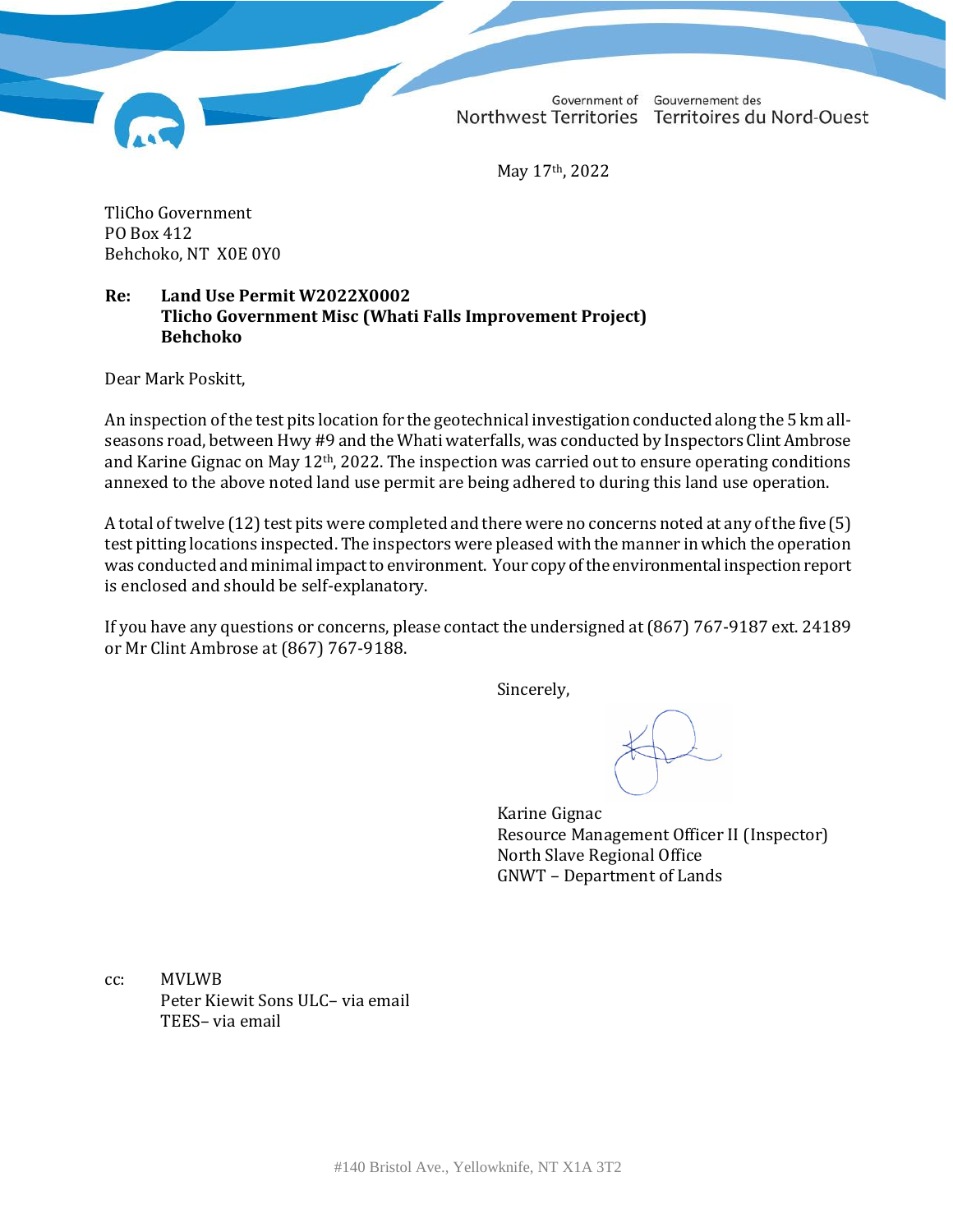

Government of Gouvernement des<br>Northwest Territories Territoires du Nord-Ouest

# **ENVIRONMENTAL INSPECTION REPORT**

| Permittee:                                | Tlicho Government                                                                  | Inspection Date - May 12th, 2022 |                          |  |  |  |
|-------------------------------------------|------------------------------------------------------------------------------------|----------------------------------|--------------------------|--|--|--|
|                                           |                                                                                    | Permit Expiry Date               | Last Previous Inspection |  |  |  |
| Land Use Permit No.                       | W2022X0002                                                                         | April 17th, 2027                 | Initial                  |  |  |  |
| Quarry Permit No.                         |                                                                                    |                                  |                          |  |  |  |
| Contractor:                               | TEES (Tlicho Engineering and<br><b>Environmental Services)</b>                     | Subcontractor:                   |                          |  |  |  |
|                                           |                                                                                    |                                  |                          |  |  |  |
| Location(s) Inspected:                    | 5 km all-weather road from Hwy #9 to the Whati waterfalls, test pitting locations. |                                  |                          |  |  |  |
|                                           |                                                                                    |                                  |                          |  |  |  |
| Current Stage of<br>Operation:            | All of the test pits are completed and have been backfilled.                       |                                  |                          |  |  |  |
|                                           |                                                                                    |                                  |                          |  |  |  |
| <b>Program Modifications</b><br>Approved: |                                                                                    |                                  |                          |  |  |  |

#### Condition of Operation "A" - Acceptable "U" - Unacceptable "N/A" - Not Applicable

|                           | <b>Operating Condition</b>                                                                     | Aspect Inspected |  |           |
|---------------------------|------------------------------------------------------------------------------------------------|------------------|--|-----------|
|                           |                                                                                                | Test pits        |  | Condition |
| A                         | Location and Area                                                                              | A                |  |           |
| $\boldsymbol{B}$          | Time                                                                                           | A                |  |           |
| C                         | Type and Size of Equipment                                                                     | A                |  |           |
| D                         | Methods and Techniques                                                                         | A                |  |           |
| E                         | Type, Location, Capacity and Operation of All<br>Facilities                                    | $\boldsymbol{A}$ |  |           |
| $\boldsymbol{\mathrm{F}}$ | Control or Prevention of Ponding of Water,<br>Flooding, Erosion, Slides and Subsidence of Land | $\boldsymbol{A}$ |  |           |
| G                         | Use, Storage, Handling and Ultimate Disposal of<br>Any Chemical or Toxic Material              | A                |  |           |
| H                         | Wildlife and Fisheries Habitat                                                                 | A                |  |           |
| I                         | Storage, Handling and Disposal of Refuse or<br>Sewage                                          | A                |  |           |
| J                         | Protection of Historical, Archeological and Burial<br><b>Sites</b>                             | $\boldsymbol{A}$ |  |           |
| K                         | Objects and Places of Recreational, Scenic or<br><b>Ecological Value</b>                       | N/A              |  |           |
| L                         | <b>Security Deposit</b>                                                                        | A                |  |           |
| M                         | <b>Fuel Storage</b>                                                                            | A                |  |           |
| N                         | Methods and Techniques for Debris and Brush<br>Disposal                                        | $\boldsymbol{A}$ |  |           |
| $\mathbf{0}$              | Restoration of the Lands                                                                       | A                |  |           |
| ${\bf P}$                 | Display of Permits and Permit Numbers                                                          | $\boldsymbol{A}$ |  |           |
| Q                         | Matters Not Inconsistent With the Regulations                                                  | $\boldsymbol{A}$ |  |           |
| $\mathbf R$               | Sections 8 to 16 M.V.L.U.R.                                                                    | A                |  |           |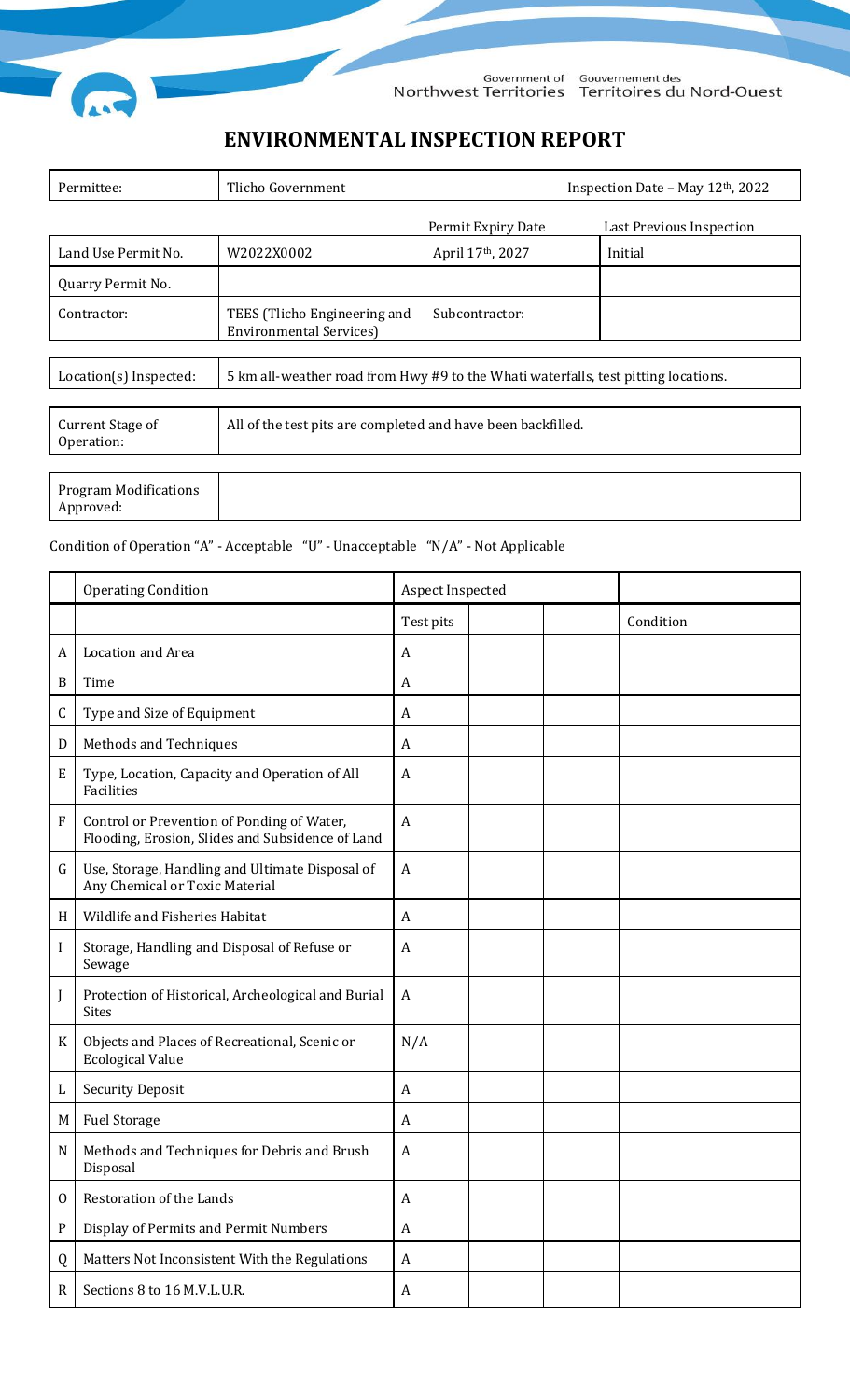

Government of Gouvernement des Northwest Territories Territoires du Nord-Ouest

## **ENVIRONMENTAL INSPECTION REPORT Pg. 2**

| Date: May 12 <sup>th</sup> , 2022 | Permit #: W2022X0002 |  |
|-----------------------------------|----------------------|--|
|                                   |                      |  |
| <b>Explanatory Remarks</b>        |                      |  |

An inspection of the test pit locations for the geotechnical investigation conducted along the 5 km all-season road between Highway #9 and the Whati waterfalls was conducted by Inspectors Clint Ambrose and Karine Gignac on May 12<sup>th</sup>, 2022. The inspection was carried out to ensure operating conditions annexed to the above noted land use permit are being adhered to during this land use operation.

An email, with information regarding the type, details and start date of the operationwas sent to the Inspectors prior to the commencement of the geotechnical investigation. The level of communication and ongoing updates during the various stages of operations are appreciated.

A total of twelve (12) pit test were completed using a small excavator. Each of the pits was then backfilled, using the reverse method and ensuring the organic layer was back in place. Five (5) test pits were visually inspected and in those locations, no tree or brush required disposal due to the small footprint. It is anticipated that if any trees or brush were cleared at the remaining sites, proper disposal occurred with trees disposed of in the adjacent forest so that all parts of the tree lie flat on the ground surface. The coordinates for each test pit must be provided to the Inspectors as soon as the survey is complete.

Overall the Inspectors were pleased with the manner in which this land use operation was conducted and the following was observed at the test pitting locations;

- Each pit test is marked with a painted stick for ease of localization (Figure #1-4)
- Minimal disturbance of the ground was observed at each of the pit locations (Figure #1-4)
- All pits have been backfilled using the reverse method and no concerns were noted.
- No damage to the vegetation or the environment was observed.

The inspectors were notified of the completion of this part of the program on May 9th, 2022 via email by Mr. Robert Osborne. As there may be a need for further test pitting, the Permtitee's cooperation to maintain communication and compliance with all of the land use permit Conditions is anticipated and appreciated.

Completed off Site Karine Gignac Representative's Signature The Inspector Inspector is importantly inspector's Signature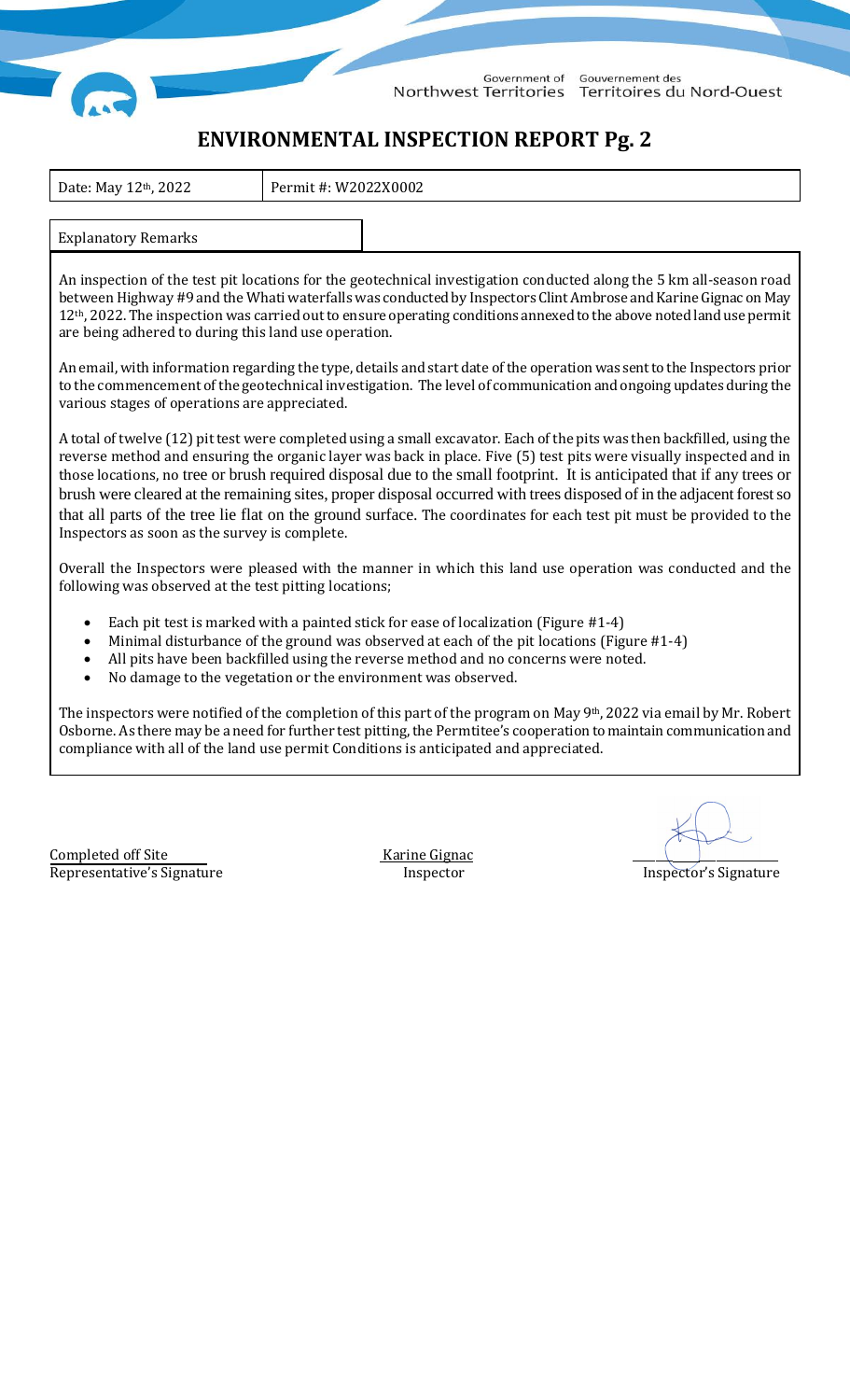

Government of Gouvernement des<br>Northwest Territories Territoires du Nord-Ouest

**Figure 1** One of the completed test pit.



**Figure 2**

Another completed test pit, and showing very minimal disturbance.